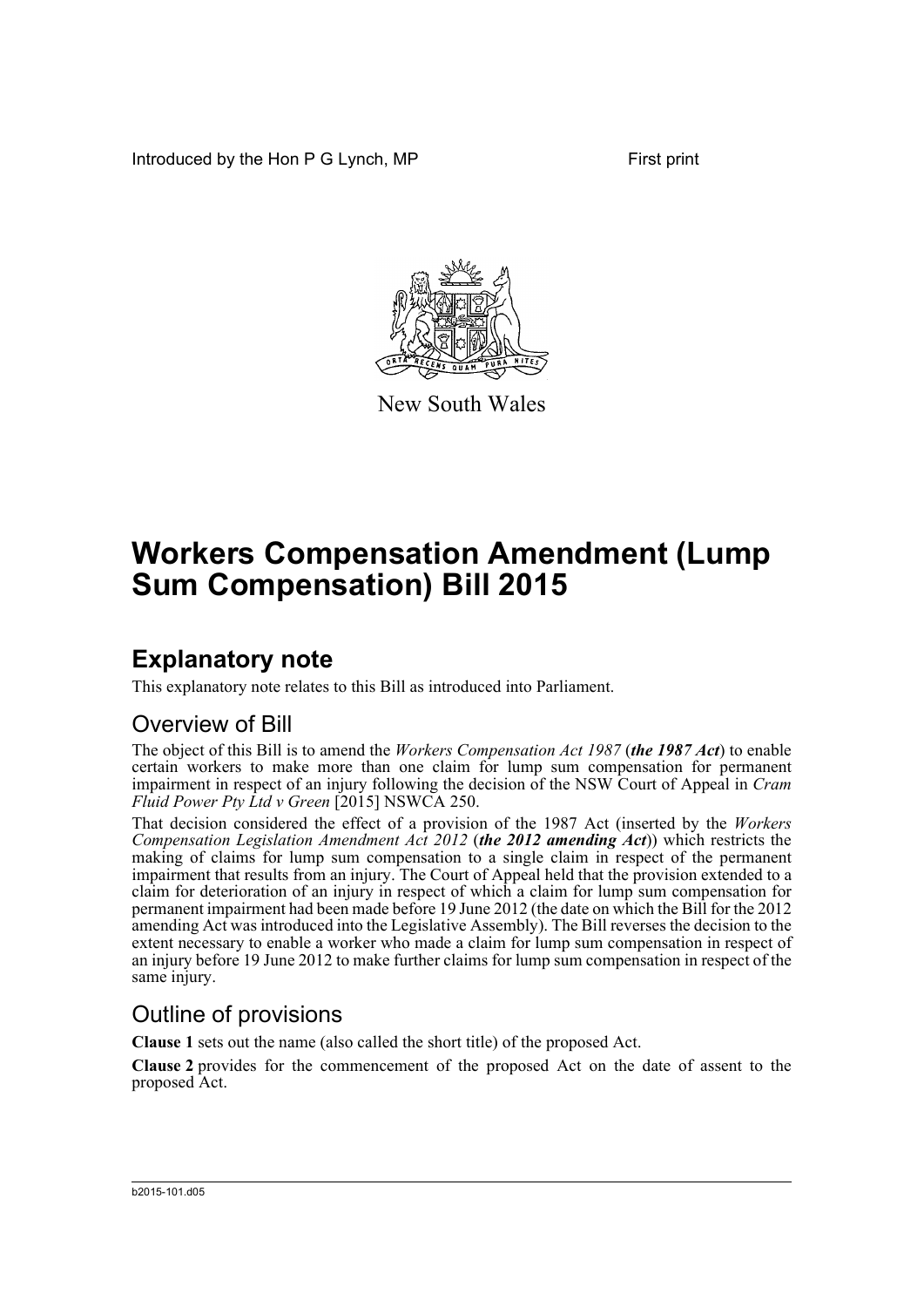### **Schedule 1 Amendment of Workers Compensation Act 1987 No 70**

The Schedule makes the amendment referred to in the Overview.

#### **Schedule 2 Amendment of Workers Compensation Regulation 2010**

The Schedule makes consequential amendments to the *Workers Compensation Regulation 2010*.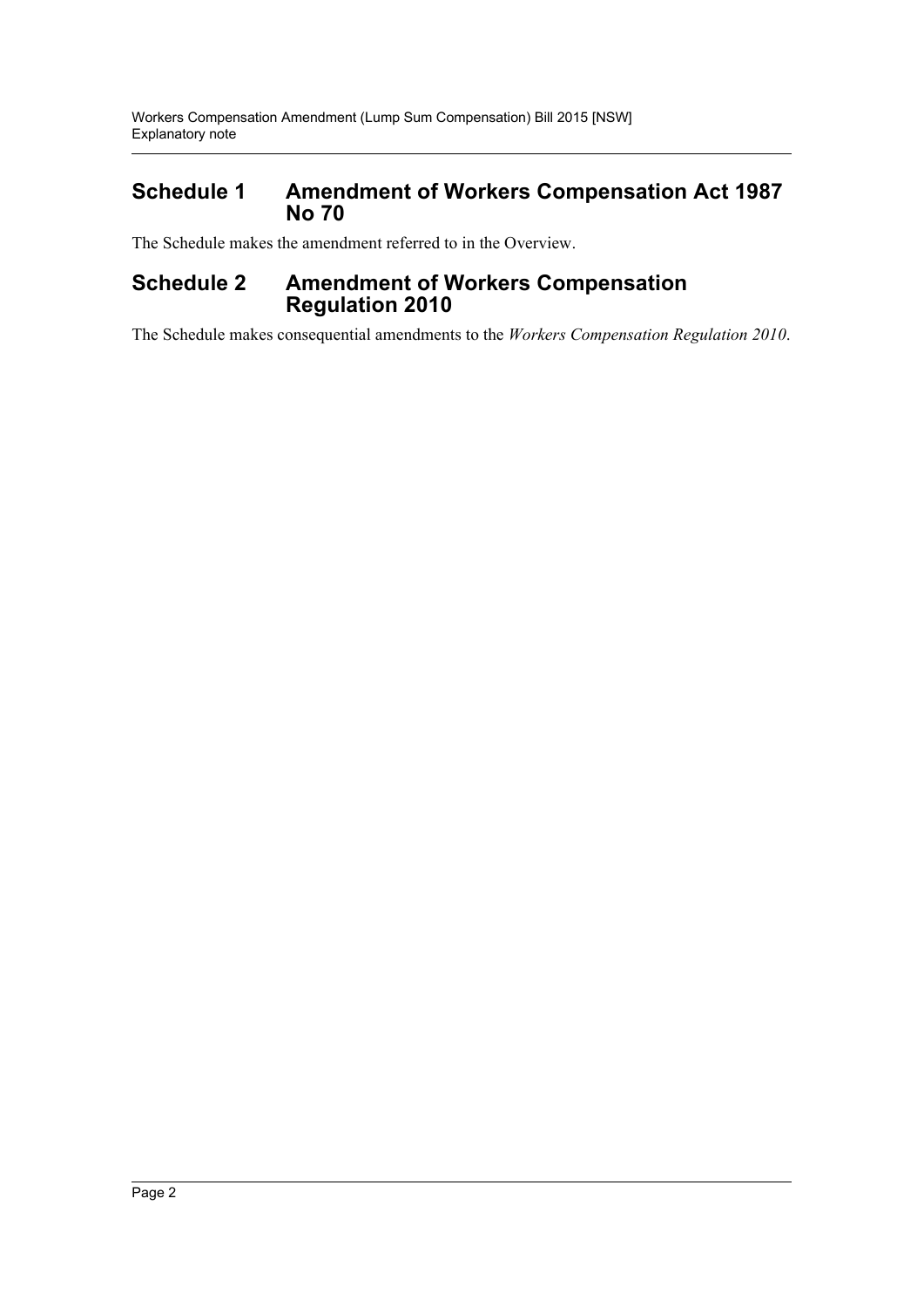Introduced by the Hon P G Lynch, MP First print



New South Wales

## **Workers Compensation Amendment (Lump Sum Compensation) Bill 2015**

## **Contents**

|            |                                                              | Page |
|------------|--------------------------------------------------------------|------|
|            |                                                              |      |
|            | Name of Act                                                  |      |
|            | Commencement                                                 | 2    |
| Schedule 1 | Amendment of Workers Compensation Act 1987 No 70             | 3    |
|            | Schedule 2 Amendment of Workers Compensation Regulation 2010 |      |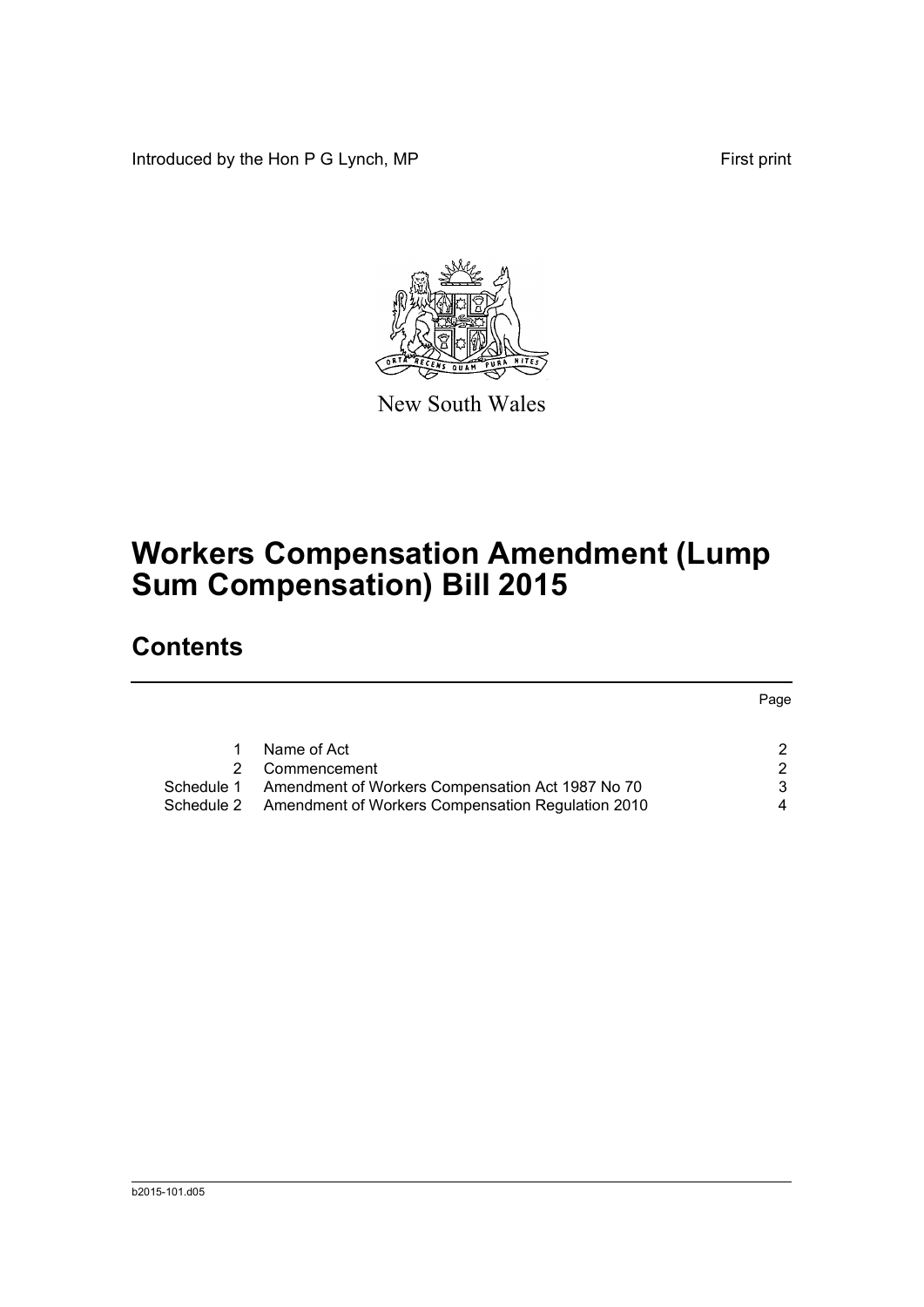

New South Wales

## **Workers Compensation Amendment (Lump Sum Compensation) Bill 2015**

No , 2015

#### **A Bill for**

An Act to amend the *Workers Compensation Act 1987* to enable certain injured workers to make more than one claim for lump sum compensation for permanent impairment in respect of an injury.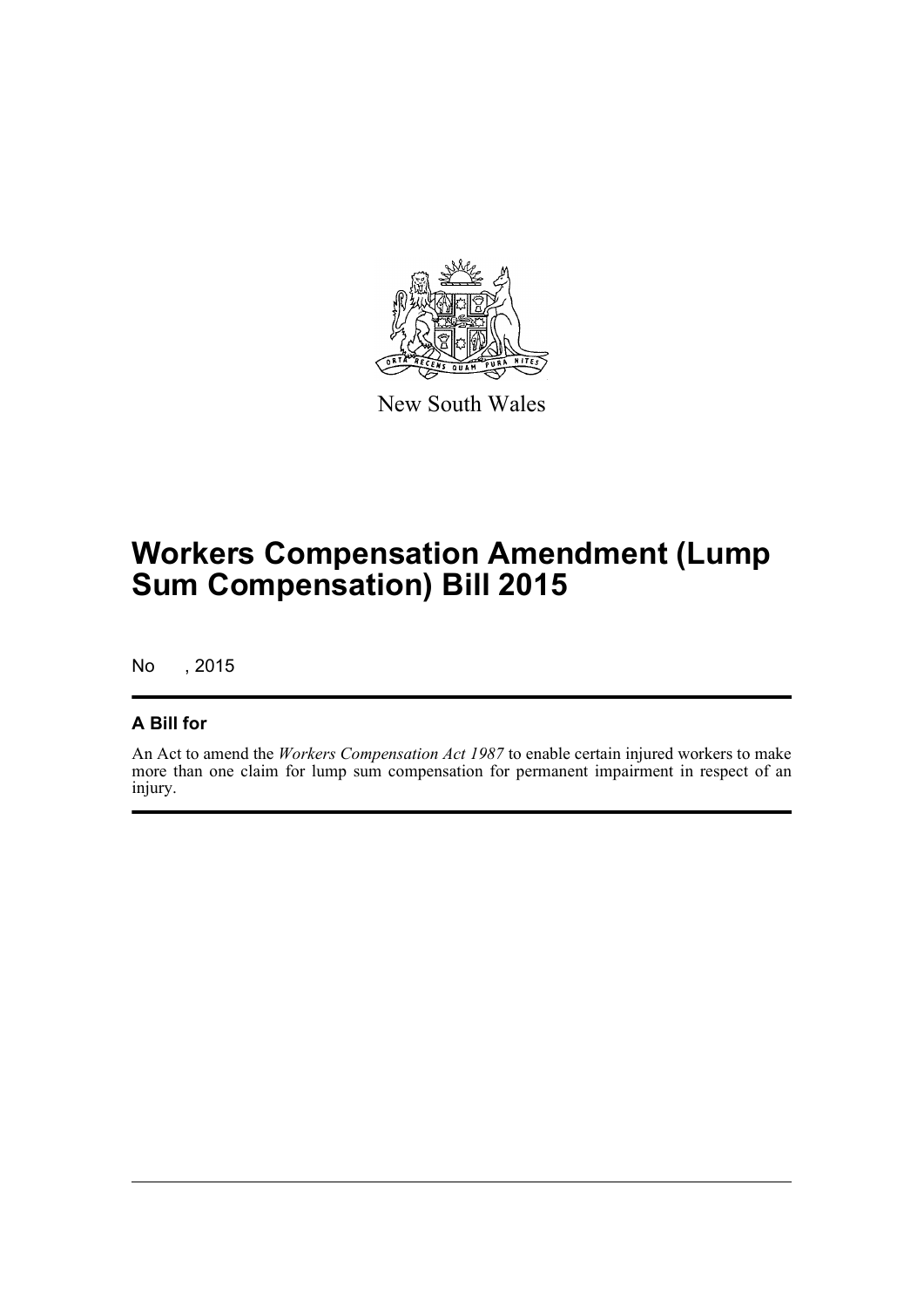<span id="page-4-1"></span><span id="page-4-0"></span>

| The Legislature of New South Wales enacts:                                                 |        |
|--------------------------------------------------------------------------------------------|--------|
| Name of Act                                                                                | 2      |
| This Act is the <i>Workers Compensation Amendment (Lump Sum Compensation)</i><br>Act 2015. | 3      |
| Commencement<br>This Act commences on the date of assent to this Act.                      | 5<br>6 |
|                                                                                            |        |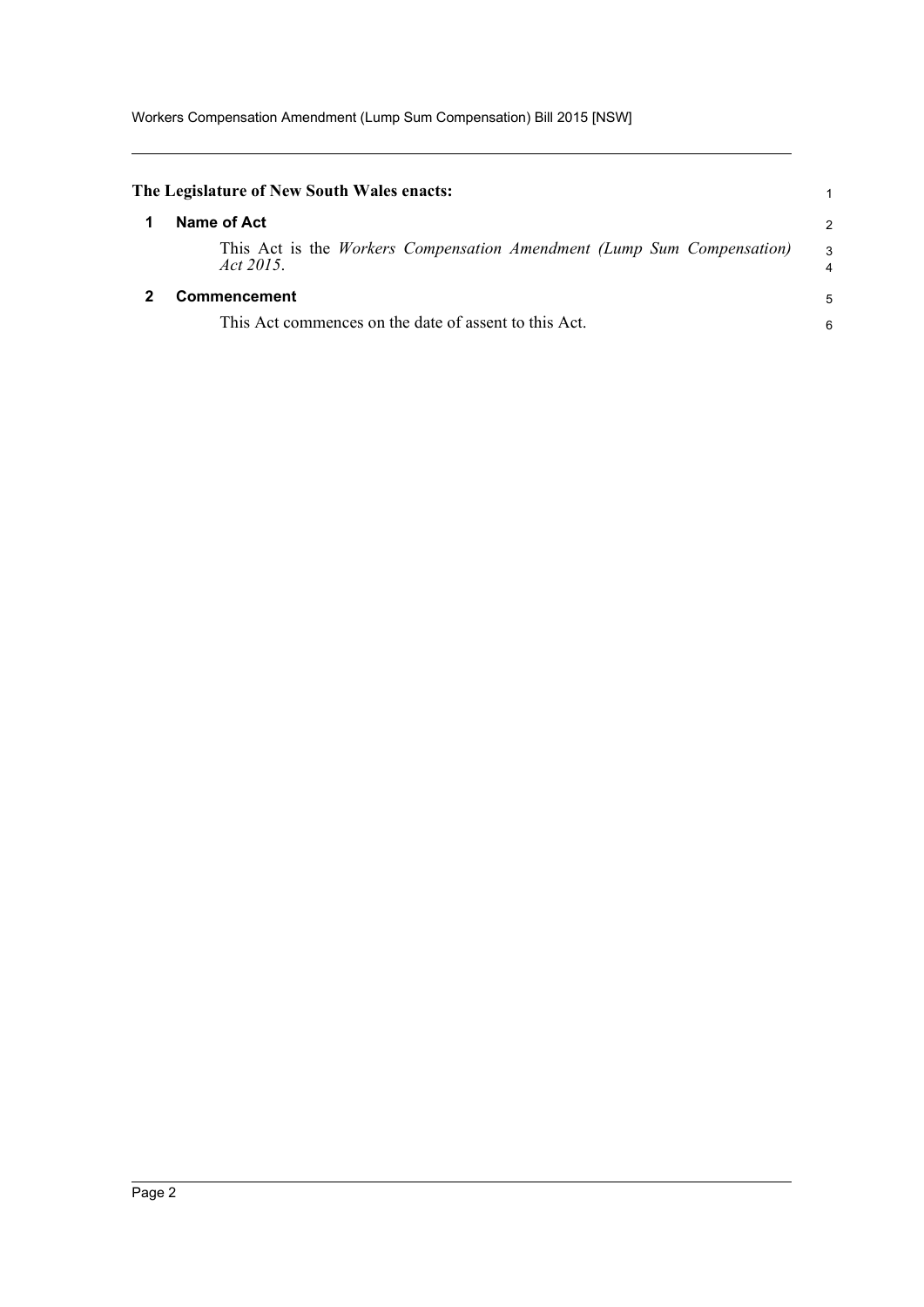### <span id="page-5-0"></span>**Schedule 1 Amendment of Workers Compensation Act 1987 No 70**

|     | NO 70                                                                                                                                                                                                                                 | $\overline{2}$ |
|-----|---------------------------------------------------------------------------------------------------------------------------------------------------------------------------------------------------------------------------------------|----------------|
|     | Schedule 6 Savings, transitional and other provisions                                                                                                                                                                                 | 3              |
|     | Insert at the end of clause 15 of Part 19H of the Schedule:                                                                                                                                                                           | 4              |
| (2) | However, section 66 (1A) of the 1987 Act (as inserted by the 2012 amending<br>Act) does not apply to a lump sum compensation claim made on or after<br>19 June 2012 in respect of an existing injury (a <i>deterioration claim</i> ). | 5<br>6<br>7    |
| (3) | Accordingly, on and from the commencement of subclause (2):                                                                                                                                                                           | 8              |
|     | a deterioration claim made, and not withdrawn or finally determined,<br>(a)<br>before that commencement is to continue and be dealt with as if<br>section 66 (1A) of the 1987 Act had never been enacted, and                         | 9<br>10<br>11  |
|     | a further deterioration claim may be made in respect of an existing<br>(b)<br>injury for which a deterioration claim was made, and withdrawn or<br>finally determined, before that commencement.                                      | 12<br>13<br>14 |
| (4) | In this clause:                                                                                                                                                                                                                       | 15             |
|     | <i>existing injury</i> means an injury in respect of which a lump sum compensation<br>claim was made before 19 June 2012.                                                                                                             | 16<br>17       |
|     | <b>lump sum compensation claim</b> means a claim specifically<br>seeking<br>compensation under section 66 of the 1987 Act.                                                                                                            | 18<br>19       |

1